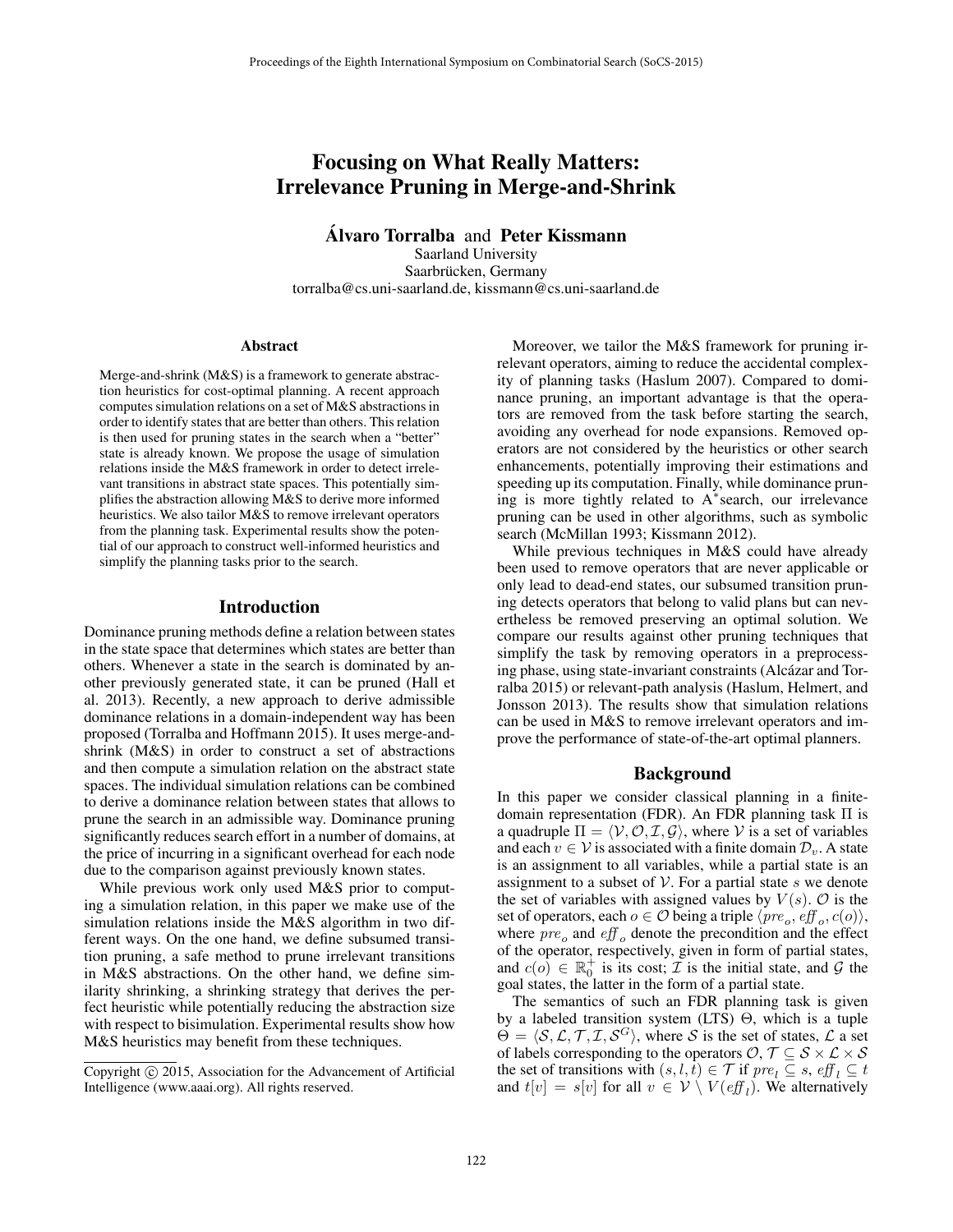denote such transitions by  $s \stackrel{l}{\rightarrow} t$ .  $\mathcal{I} \in \mathcal{S}$  is the initial state and  $\mathcal{S}^G \subseteq \mathcal{S}$  the set of goal states with  $s_g \in \mathcal{S}^G$  iff  $\mathcal{G} \subseteq s_g$ .

A plan  $\pi$  is a sequence of operators  $\pi = \langle o_1, \ldots, o_n \rangle$ , and their successive application in  $\mathcal I$  leads to a goal state. The cost of  $\pi$  is the sum of the costs of the operators in  $\pi$ , i. e.,  $c(\pi) = \sum_{i=1}^{n} c(o_i)$ . A plan is optimal if no plan of smaller cost exists and strongly optimal if its number of 0 cost actions is minimal among all optimal plans. We denote by  $h^*(s)$  and  $h^{0*}(s)$  to the cost and number of 0-cost actions in a strong optimal plan for s, respectively.

### Merge-and-Shrink

Merge-and-shrink (M&S) is an algorithm initially devised in the model-checking area (Dräger, Finkbeiner, and Podelski 2006; 2009) and later brought to planning to generate admissible abstraction heuristics (Helmert, Haslum, and Hoffmann 2007; Helmert et al. 2014). Here, we consider the formalization by Sievers, Wehrle, and Helmert (2014), where we have a set of LTSs,  $X = \{\Theta_1, \ldots, \Theta_k\}$ , under the same set of labels,  $\mathcal{L}$ . X is initialized with the atomic projections of the planning task, i. e., one for each variable. Then, several transformations are available:

• Merge: Replace  $\Theta_i$  and  $\Theta_j$  by their synchronized product,

$$
\Theta_i \otimes \Theta_j = \langle S_i \times \mathcal{S}_j, \mathcal{L}, \mathcal{T}^{\otimes}, \mathcal{S}_i^G \times \mathcal{S}_j^G \rangle, \text{ where } (s_i s_j) \xrightarrow{l}
$$
  

$$
(t_i t_j) \in \mathcal{T}^{\otimes} \text{ iff } s_i \xrightarrow{l} t_i \in \mathcal{T}_i \text{ and } s_j \xrightarrow{l} t_j \in \mathcal{T}_j.
$$

$$
(v_i v_j) \in I \quad \text{if } v_i \in I_i \text{ and } v_j \in I_j
$$

• Shrink: Replace  $\Theta_i$  by an abstraction of  $\Theta_i$ .

The *global transition system* is implicitly defined as the synchronized product of all the LTSs,  $\bigotimes_i \Theta_i$ . In our notation, states in the global LTS are denoted as  $s$  or  $t$ , while we refer to states of each  $\Theta_i$  as  $s_i$ ,  $t_i$ , etc. At the beginning the global LTS is the state space of the planning task, and after shrinking it is an abstraction. Bisimulation shrinking (Nissim, Hoffmann, and Helmert 2011) is popular, because it is globally  $h$ -preserving, i.e., preserves the goal-distance of every state in the global LTS. Thus, M&S with bisimulation shrinking derives the perfect heuristic, potentially reducing the size of the state space by an exponential factor.

In the initial atomic abstractions of M&S, the labels  $\mathcal{L}$ correspond to the set of operators of the planning task, O. Label reduction aggregates some labels in order to improve bisimulation and further reduce the size of the abstractions. When using label reduction, each label  $l$  corresponds to a set of operators,  $O_l$ , that contains the operators of all the labels that were aggregated into *l*. Sievers, Wehrle, and Helmert (2014) identified the conditions under which label reduction is exact, i. e., which labels may be aggregated without modifying the global LTS,  $\Theta$ . Two labels  $l, l'$  can be reduced iff  $c(l) = c(l')$  and either l is equivalent to l' in all  $\Theta_i$  except one or *l* subsumes *l'* or *l'* subsumes *l* in every LTS,  $\Theta_i$ .

Another common operation in M&S is to remove all unreachable or dead-end states from each  $\Theta_i$ , since they correspond to unreachable and dead-end states in the global LTS.

### Simulation-based Dominance Pruning

In dominance pruning, we define a relation,  $\preceq : \mathcal{S} \times \mathcal{S}$ , such that  $s \preceq t$  implies that for any plan for s an at least as good plan exists for t, so  $h^*(t) \leq h^*(s)$  and, if  $h^*(t) = h^*(s)$ ,

then  $h^{0*}(t) \leq h^{0*}(s)$ . For example, consider the position of a package  $p$  in a logistics task where a truck must carry several packages to location G. All other state variables having equal values, the best is to have  $p$  at  $G$ , and it is better for  $p$ to be in the truck than at any location other than G.

Simulation relations are commonly used in modelchecking to compare two systems (Milner 1971; Grumberg and Long 1994; Loiseaux et al. 1995). A relation  $\preceq$ :  $S \times S$ is a simulation for an LTS,  $\Theta$ , if whenever  $s \preceq t$  (in words: t simulates s), for every transition  $s \stackrel{l}{\rightarrow} s'$  there exists a transition  $t \stackrel{l}{\rightarrow} t'$  s.t.  $s' \preceq t'$ .

A recent approach uses an extension of simulation relations, called label-dominance simulation, in order to compute a dominance relation (Torralba and Hoffmann 2015). A key idea is that, if we compute a simulation relation on each LTS,  $\preceq_1, \ldots, \preceq_k$ , they can be combined to derive a dominance relation on the global LTS,  $\preceq$  such that  $(s_1, \ldots s_k) \preceq$  $(t_1, \ldots t_k)$ if  $fs_1 \leq t_1, \ldots, s_k \leq k$ . This is a tractable dominance pruning approach, since the coarsest simulation relation can be computed in time polynomial in the size of the LTS (Henzinger, Henzinger, and Kopke 1995).

Label-dominance simulation is able to obtain coarser relations by considering the relation between labels. A label l' dominates l in  $\Theta$  given  $\preceq$  if for every transition  $s \stackrel{l}{\rightarrow} s'$ there exists a transition  $s \stackrel{l'}{\rightarrow} t'$  s.t.  $s' \preceq t'$ .

**Definition 1** Let  $X = \{\Theta_1, \ldots, \Theta_k\}$  be a set of LTSs shar $i$ *ng the same labels. Denote the states of*  $\Theta_i$  *by*  $S_i$ *. A set*  $\mathcal{R} = \{\preceq_1, \ldots, \preceq_k\}$  of binary relations  $\preceq_i \subseteq S_i \times S_i$  is *a label-dominance simulation for*  $X$  *if, whenever*  $s \preceq_i t$ *,*  $s \in S_i^G$  implies that  $t \in S_i^G$ , and for every transition  $s \stackrel{l}{\rightarrow} s'$  in  $\Theta_i$ , there exists a transition  $t \stackrel{l'}{\rightarrow} t'$  in  $\Theta_i$ such that  $c(l') \leq c(l)$ ,  $s' \preceq_i t'$ , and, for all  $j \neq i$ , l' *dominates l in*  $\Theta_j$  *given*  $\preceq_j$ *. We call*  $R$  *the coarsest labeldominance simulation if, for every label-dominance simulation*  $\mathcal{R}' = {\{\preceq'_1, \ldots, \preceq'_k\}}$  *for*  $X, \preceq'_i \subseteq \preceq_i$  *for all i.* 

Even though label dominance and each relation,  $\preceq_i$ , depend on each other, a coarsest label-dominance simulation always exists and can be computed in polynomial time in the size of the LTSs (Torralba and Hoffmann 2015). Moreover, coarser relations may be obtained by introducing a noop operator of zero cost such that every state has a self-loop transition labeled with *noop*.

# Transformation of Planning Tasks in M&S

Even though M&S has been traditionally understood as a method to generate admissible abstraction heuristics, it is not necessarily limited to those purposes. In fact, the ability of representing a planning task as the synchronized product of several LTSs makes M&S an excellent framework to manipulate the input planning task in different contexts.

Operations on the individual LTSs possibly modify the global LTS, but preserve certain properties. Merge operations do not affect the global LTS and exact label reduction preserves its structure. Removing unreachable and dead-end abstract states does not affect the part of the state space that is both reachable and solvable. Finally, shrinking strategies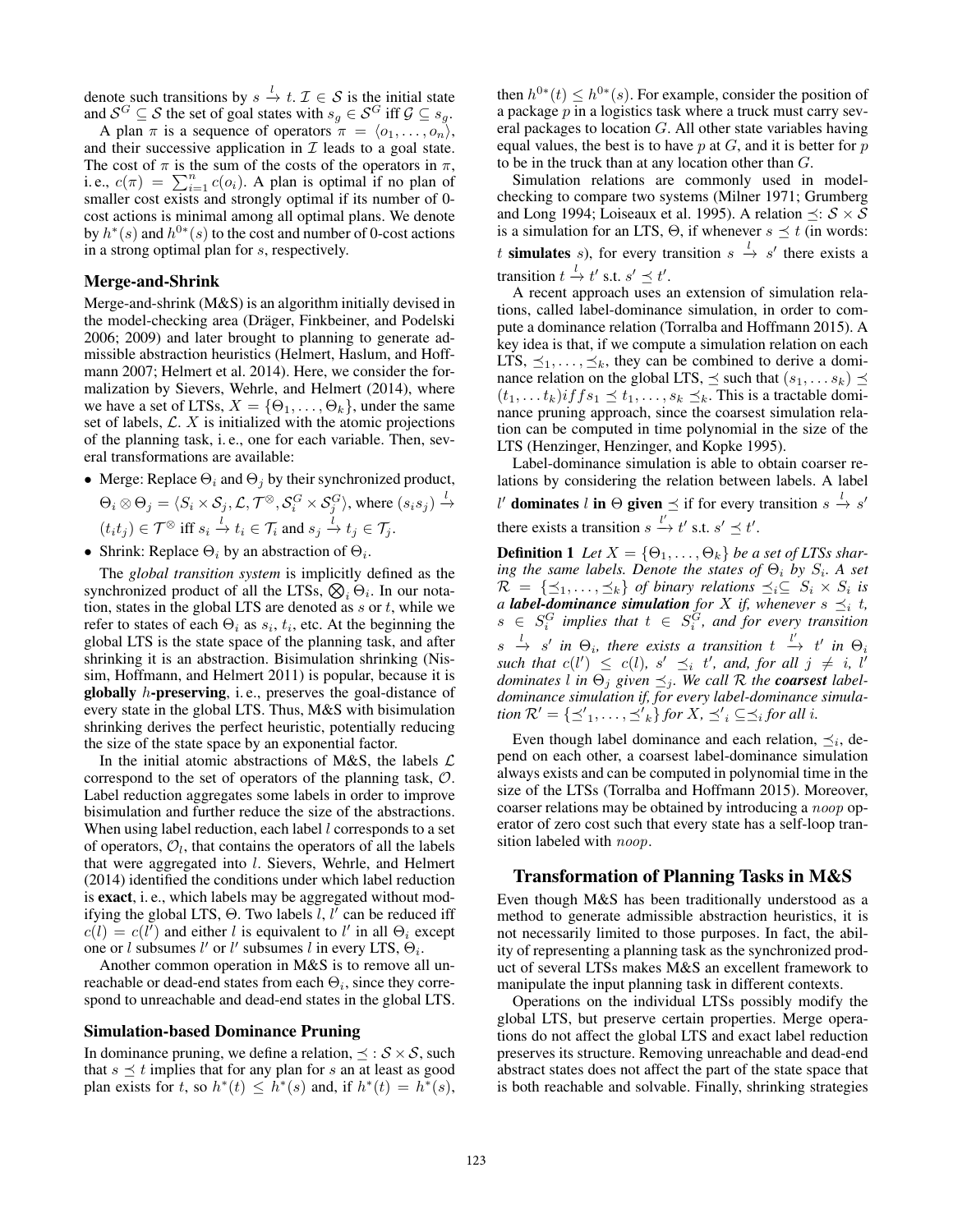guarantee that the result is an abstraction of the original LTS, so they obtain admissible heuristics. Bisimulation shrinking is globally h-preserving since it guarantees that the resulting global LTS is a bisimulation of the original problem.

In this paper, we are interested in transformations that simplify the planning task by removing irrelevant parts while preserving at least one optimal plan. We say that a transformation is *plan-preserving* if it removes states and transitions from the problem while preserving at least one optimal plan. A set of states and transitions is *irrelevant* for a planning task  $\Pi$  if removing them from  $\Pi$  does not change the optimal solution cost,  $h^*(\mathcal{I})$ , i.e., at least one of the optimal plans of Π is preserved. Irrelevance pruning generalizes pruning unreachable and dead-end states, which are irrelevant by definition. Note that the evaluation of whether individual states or transitions are relevant cannot be done independently, since in tasks with more than one optimal solution it may happen that each of them is irrelevant on their own but at least one of them is necessary.

In abstract state spaces, each abstract transition may correspond to many transitions in the global LTS. We say that an abstract transition is *irrelevant* if all the induced transitions in the global LTS are irrelevant. Next, we describe a sufficient criterion to identify some *irrelevant* transitions that can be pruned. Our method uses label-dominance simulation relations to identify irrelevant transitions that can be removed while preserving the optimal solution cost  $h^*(s)$  from every state s in the global LTS. Combining our method with reachability analysis we can prune large parts of the state space.

# Subsumed Transitions

Simulation relations may be used in order to remove *irrelevant* transitions that are not needed for an optimal plan from any given state. The main idea is that we can remove any abstract transition if there is another transition that is strictly better, i. e., one that leads to a better abstract state and the effects of its label are at least as good in other LTSs.

**Definition 2** A transition  $s_i \stackrel{l}{\rightarrow} t_i \in \mathcal{T}_i$  is **subsumed** if and only if there exists another transition  $s_i \xrightarrow{l'} t'_i \in \mathcal{T}_i$  such that  $t_i \preceq t'_i$  and l' dominates l in all  $\Theta_j$  for  $j \neq i$ . In that case, we say that transition  $s \stackrel{l}{\to} t$  is subsumed by  $s \stackrel{l'}{\to} t'$ .

Just like in the definition of label-dominance simulations, we may assume a self-loop noop transition in every state. Thus, a transition  $s \stackrel{l}{\rightarrow} t$  is subsumed by  $s \xrightarrow{noop} s$  if  $t \leq s$ and  $l$  is dominated by  $noop$  in every other LTS. Intuitively, removing a subsumed transition from the problem is admissible because, whenever it is applicable, the alternative transition is also applicable and leads to an at least as good state.

**Theorem 1** *Let*  $\{\Theta_1, \ldots, \Theta_k\}$  *be a set of LTSs sharing the* same labels. Then, pruning from  $\Theta_i$  a transition  $s_i \xrightarrow{l} t_i$  that is subsumed by another,  $s_i \stackrel{l'}{\rightarrow} t'_i$ , is globally *h*-preserving.

Proof: We show that a strong optimal plan is preserved for every state  $s$  in the global LTS,  $\Theta$ , by induction on  $h^*(s)$  and  $h^{0*}(s)$ . This trivially holds for goal states, where  $h^*(s) = h^{0*}(s) = 0$ . Consider an arbitrary state  $s =$ 



Figure 1: Example where pruning more than one transition at once is not safe. Dashed transitions in  $\Theta_1$  and  $\Theta_2$  are subsumed and induce the dashed transitions in the global LTS.

 $(s_1, \ldots, s_k)$  with a strong optimal plan starting with a transition  $(s_1, \ldots, s_k) \stackrel{l}{\rightarrow} (t_1, \ldots, t_k)$ . Suppose by induction that every state in  $\Theta$ , n, such that  $h^*(n) < h^*(s) \vee (h^*(n))$  $h^*(s) \wedge h^{0*}(n) < h^{0*}(s)$  has a strong optimal plan without any transition induced by  $s_i \stackrel{l}{\rightarrow} t_i$ . Then, as either  $h^*(s)$  or  $h^{0*}(s)$  monotonically decrease after applying each action in the strong optimal plan, we only need to show that  $s$  has another strong optimal plan that does not start with any transition induced by  $s_i \stackrel{l}{\rightarrow} t_i$ . As l' dominates l for all  $\Theta_j$ ,  $j \neq i$ , necessarily  $c(l') \leq c(l)$  and l' is applicable in s to reach  $t' = (t'_0, \ldots, t'_k)$  such that  $t_j \preceq t'_j$  for every j. By the definition of label-dominance simulation,  $h^*(t') \leq h^*(t)$  and, if  $h^*(t') = h^*(t)$  then  $h^{0*}(t') \leq h^{0*}(t)$ . Thus, there exists an alternative strong optimal plan for s that starts with  $s \stackrel{l'}{\rightarrow} t'$ and does not contain any transition induced by  $s_i \stackrel{l}{\rightarrow} t_i$ .  $\Box$ 

Note, however, that the above proof is only about pruning a single transition. In fact, it is not safe to prune more than one transition at once. One must be careful to avoid removing equivalent transitions when they subsume each other. In those cases, Definition 2 must be applied to remove one transition at a time, avoiding the elimination of all the alternatives. Moreover, after pruning each transition the label dominance might change, which in turn may require updating the simulation relations, as they might have changed as well.

To illustrate this, consider the example in Figure 1. In that example, label *l* dominates label  $l'$  in  $\Theta_1$ , i.e., in all but  $\Theta_2$ . Similarly, l' dominates l in all but  $\Theta_1$ . That means that in  $\Theta_1$ , we can prune the transition  $s_1 \stackrel{l}{\rightarrow} t_1$ , while in  $\Theta_2$ we can prune  $s_2 \stackrel{l'}{\rightarrow} t_2$ . However, after merging the two LTSs, resulting in  $\Theta_1 \otimes \Theta_2$ , displayed on the right hand side of Figure 1, there is no longer any connection from  $(s_1, s_2)$  to  $(t_1, t_2)$ , while without pruning there are transitions  $(s_1, s_2) \stackrel{l}{\rightarrow} (t_1, t_2)$  and  $(s_1, s_2) \stackrel{l'}{\rightarrow} (t_1, t_2)$ , so that  $h^*((s_1, s_2))$  clearly has changed. The reason for this behavior is that after removing  $s_1 \stackrel{l}{\rightarrow} t_1$  from  $\Theta_1$ , the label dominance relation changes: label *l* no longer dominates  $l'$  in  $\Theta_1$ so that according to Definition 2 the transition  $s_2 \stackrel{l'}{\rightarrow} t_2$  is no longer subsumed and cannot be pruned.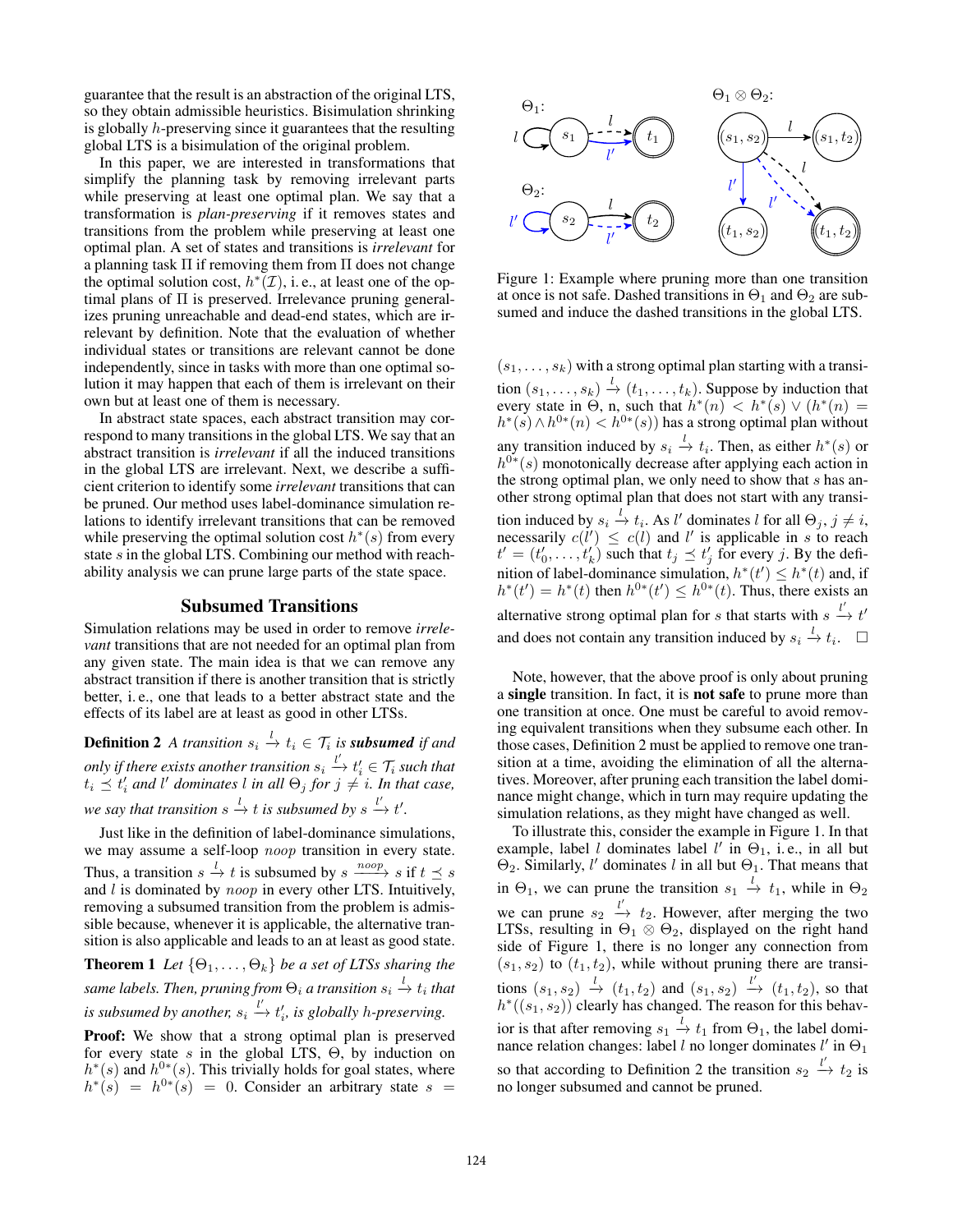Updating the label-dominance simulation requires to propagate the changes to all simulation relations for every removed transition. This is not feasible in practice, so instead we decided to avoid pruning any transition if doing so will change the label-dominance relation. This saves all the recalculation overhead while still retaining safety, though it may decrease the amount of pruning achieved.

# Pruning operators

One important application of irrelevant transition pruning is that it can be used to identify operators that can be removed from the planning task, preserving the optimal solution. A label  $l$  is dead if there is no transition labeled with  $l$  in some  $\Theta_i$  (Sievers, Wehrle, and Helmert 2014). By the definition of synchronized product, dead labels do not induce any transition in the global LTS. Thus, removing dead labels from all the individual LTSs is an exact transformation that does not affect the global LTS. Sievers, Wehrle, and Helmert used this fact to prove that their label reduction is exact. Next, we show that if a label is dead, the corresponding operators can safely be removed from the planning task.

Theorem 2 *Let* Π *be a planning task with state space* Θ*.* Let  $\{\Theta_1, \ldots, \Theta_k\}$  be a set of LTSs such that  $\bigotimes_i \Theta_i$  is a plan-preserving transformation *of* Θ*. Let* l *be a dead label*  $i$ *n any*  $\Theta_i$ . Then  $\Pi'$ , which results from removing the set of *operators associated with* l*,* O<sup>l</sup> *, has an optimal solution that is also valid for* Π*.*

Proof: As removing operators cannot possibly generate any new plans, any plan for  $\Pi'$  is a plan for  $\Pi$ . That at least one optimal plan is preserved in  $\Pi'$  follows from the definition of a *plan-preserving* transformation. As  $\bigotimes_i \Theta_i$  is a *planpreserving* transformation of Θ, it has an optimal plan for Π. This plan is preserved in Π' since l is dead in some  $\Theta_i$ ,  $\mathcal{O}_l$  do not induce any transition in  $\mathcal{O}_i \Theta_i$ , so any plan for  $\bigotimes_i \Theta_i$  is a plan for  $\Pi'$  $\sum_{l}$  .

Even though previous M&S approaches could be used to remove operators from the planning task, these were limited to operators that are never applicable or that always lead to dead-end states. With the subsumed transition pruning presented in the previous section, operators that are not needed to obtain an optimal plan can be removed, even if they could be used in valid plans. In the logistics example with a single truck and several packages from the Background section, all the packages can reach all locations so that all operators are applicable. However, after subsumed transition pruning and unreachability analysis, all operators unloading a package in a non-goal position or loading a package in any location except the initial location can be detected as irrelevant.

# Irrelevance Pruning for M&S Heuristics

Merge-and-shrink is commonly used to generate admissible abstraction heuristics for cost-optimal planning. To do so, M&S iterates merging and shrinking steps until a single LTS remains. The result is an abstraction of the original planning task, i. e., it induces an admissible heuristic. Pruning

unreachable states might cause the heuristic to produce inadmissible estimates but only for unreachable states, so that the heuristic is still admissible for every state in the search.

Since pruning subsumed transitions is globally hpreserving, it also preserves admissibility of the M&S heuristic. However, this is not true in general for irrelevant transition pruning and, in particular, when combining subsumed transition and unreachable state pruning. The underlying reason is that subsumed transition pruning does not preserve initial state distances, so that new states can become unreachable. Since the heuristic is not guaranteed to be admissible for unreachable states, the final heuristic might return inadmissible estimates for states in the search.

As an extreme case, consider an M&S abstraction where shrinking has caused the initial state to be a goal. Then, irrelevance pruning will prune every other state, and the resulting heuristic is inadmissible and unsafe. Nevertheless, this does not prevent us from using irrelevance pruning to derive heuristics for cost-optimal planning. If irrelevance pruning is performed before using arbitrary shrinking strategies, the resulting heuristic can be shown to be globally admissible.

Definition 3 *(Karpas and Domshlak 2012) A heuristic* h *is called globally admissible if, for any planning task* Π*, if* Π *is solvable, then there exists an optimal plan* π *for* Π *such that, for any state* s *along*  $\pi$ *,*  $h(s) \leq h^*(s)$ *.* 

**Theorem 3** *Let*  $\Theta'$  *be a* plan-preserving *transformation of a* state space  $\Theta$  and  $\alpha(\Theta')$  an abstraction of  $\Theta'.$  Then,  $h_{\alpha(\Theta')}$ *is a globally admissible heuristic for* Θ*.*

Proof Sketch: From the definition of *plan-preserving* transformation,  $\Theta'$  has an optimal plan that is also optimal for  $\Theta$ .  $h_{\alpha(\Theta')}$  is an abstraction heuristic so it is admissible for every state in the plan.  $\Box$ 

Karpas and Domshlak proved that if A<sup>∗</sup> uses a globally admissible heuristic, the resulting plan is guaranteed to be optimal. Intuitively, even if the heuristic is inadmissible for our task, Π, it is admissible for a task obtained through a *plan-preserving* transformation. Thus, irrelevance pruning can be used to derive globally admissible heuristics if performed before any shrinking is applied. Next, we show that it can be combined with label reduction and bisimulation.

# Label Reduction and Bisimulation

Bisimulation shrinking with label reduction has been a key factor for the success of M&S heuristics. Bisimulation can reduce the abstraction size while preserving the goal-distance information (Nissim, Hoffmann, and Helmert 2011). *Exact* label reduction further pushes the benefits of bisimulation by considering some labels equivalent but not inducing any new transition in the state space (Sievers, Wehrle, and Helmert 2014). Even though irrelevance pruning cannot be interleaved with arbitrary shrinking, it is safe to do so with exact label reduction and bisimulation.

**Proposition 1** *Let*  $\Theta_b$  *be the result of applying exact label reduction,*  $\tau$ *, and bisimulation shrinking*  $\gamma$  *to a state space,*  $\Theta$ *. Let*  $\Theta'_{b}$  be a plan-preserving transformation of  $\Theta_{b}$ *. Then, there exists a plan-preserving transformation of*  $\Theta$ ,  $\Theta'$ , *s.t.*  $\Theta'_{b}$  *is a bisimulation of*  $\tau(\Theta')$ .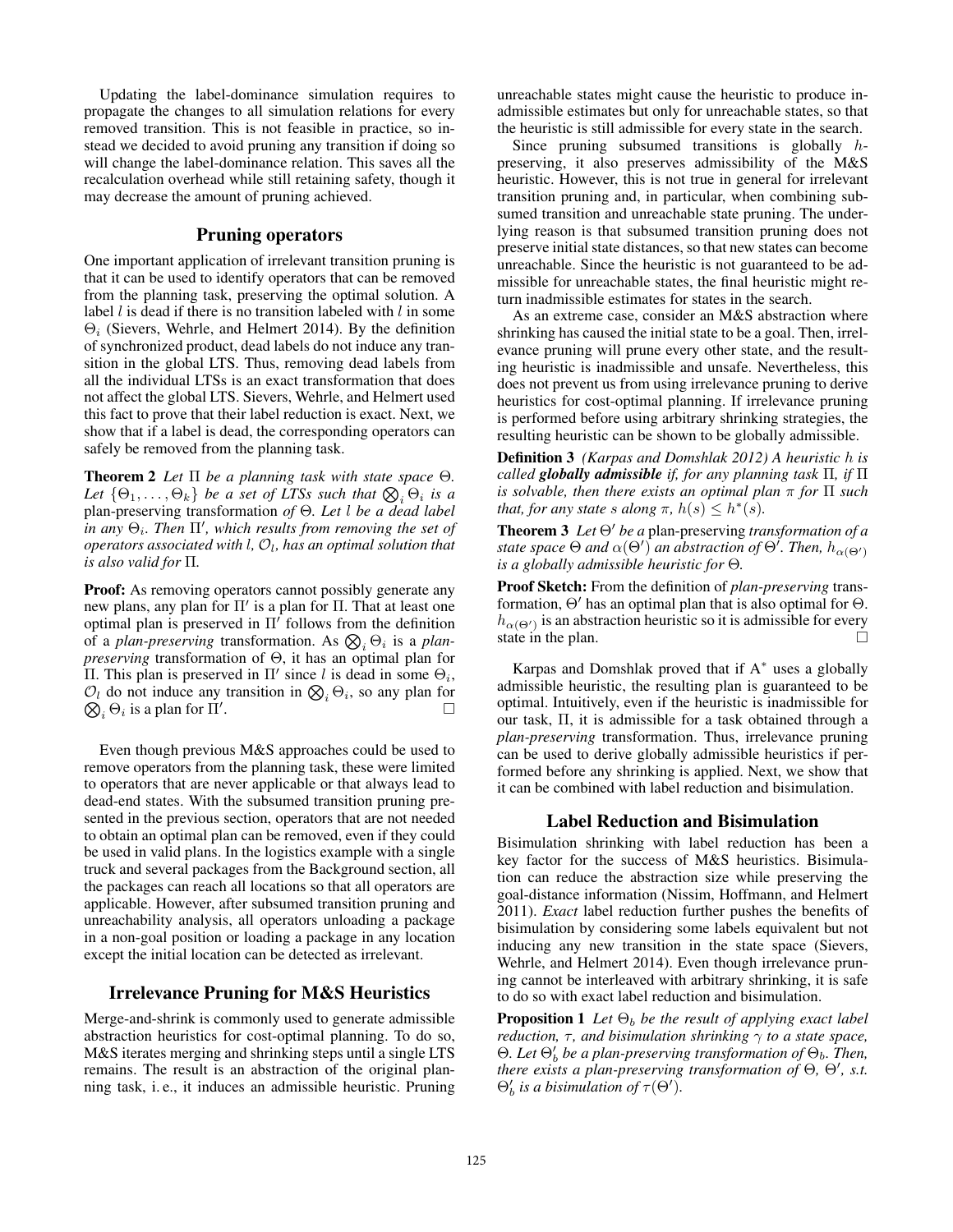Proof Sketch: For the case of exact label reduction, it does not induce any new transition in the global LTS. Therefore, if a transition labeled with  $\tau(l)$  is irrelevant after label reduction, all the transitions labeled with  $l$  were irrelevant.

For bisimulation, consider a transition  $s_b \stackrel{l}{\rightarrow} t_b$  that is irrelevant in  $\Theta_b$ . We show that the set of transitions  $s \stackrel{l}{\rightarrow}$ t s.t.  $\gamma(s) = s_b$  and  $\gamma(t) = t_b$  is irrelevant in  $\Theta$ . This is straightforward for transitions that do not belong to the optimal solution of  $\Theta$ . If some  $s \stackrel{l}{\rightarrow} t$  lies on an optimal plan for  $\Theta$ , then  $s_b \stackrel{l}{\rightarrow} t_b$  lies on an optimal plan for  $\Theta_b$  because bisimulation is globally *h*-preserving. Since  $s_b \stackrel{l}{\rightarrow} t_b$  is irrelevant, there exists an alternative plan in  $\Theta_b$  that contains a transition  $s_b \stackrel{l'}{\rightarrow} u_b$ . Again, by the properties of bisimulation, all  $s' \in \Theta$  necessarily have a transition  $s \stackrel{l'}{\rightarrow} u$  s.t.  $\gamma(u) = t_b$ . Therefore  $s \stackrel{l}{\rightarrow} t$  is irrelevant as well.

However, applying label reduction may significantly reduce the achieved pruning. Figure 2 shows an example where two transitions,  $s_1 \stackrel{l}{\rightarrow} t_1$  and  $s_1 \stackrel{l'}{\rightarrow} t_1$ , can be pruned. Label *l* is dominated by  $l_1$  in  $\Theta_2$  and  $t_1 \preceq u_1$ , so  $s_1 \stackrel{l}{\rightarrow} t_1$ is subsumed by  $s_1 \stackrel{l_1}{\longrightarrow} u_1$ . For similar reasons  $s_1 \stackrel{l_2}{\longrightarrow} v_1$ subsumes  $s_1 \stackrel{l'}{\rightarrow} t_1$ . In the example of Figure 2, labels l and  $l'$  can be reduced to a single label, because they are equivalent in all  $\Theta_i$  except for one,  $\Theta_2$ . Thus, aggregating those labels into a new label,  $\tau(l)$ , does not induce any new transitions in the overall system. However, after label reduction no transition can be pruned in the example anymore. The two transitions  $s_1 \stackrel{l}{\rightarrow} t_1$  and  $s_1 \stackrel{l'}{\rightarrow} t_1$  that could be pruned before are now transformed into a single  $s_1 \xrightarrow{\tau(l)} t_1$ . While l was dominated by  $l_1$  and l' was dominated by  $l_2$  in  $\Theta_2$ , the new label  $\tau(l)$  is not dominated by any other label. Thus, even though the two aggregated transitions could be pruned,  $s_1 \xrightarrow{\tau(l)} t_1$  is not detected as subsumed.

Opposite examples where a transition becomes subsumed only after label reduction can be constructed as well. Thus, label reduction might increase or decrease the pruning.



Figure 2: Example where label reduction decreases the amount of subsumed transitions.



Figure 3: Example where similarity is coarser than bisimilarity ( $s$  and  $s'$  are similar but not bisimilar).

Another separate problem is that, after the labels of several operators are reduced to the same label, it will not become dead unless all the operators are dead, greatly decreasing the operator pruning power. To address this, whenever we use label reduction, we keep track of the operators that enabled a transition. For example, suppose that we have  $s \stackrel{o_1}{\longrightarrow} t$  and  $s' \stackrel{o_2}{\longrightarrow} t'$  and we reduce labels  $o_1$  and  $o_2$  to label *l*. Then, we have transitions  $s \xrightarrow{l^{\{o_1\}}} t$  and  $s' \xrightarrow{l^{\{o_2\}}} t'$ . Whenever two transitions become equivalent (same source, label and target) because of label reduction or (bisimulation) shrinking, we compute the union of their sets of operators. Labels  $l^{\{o_1\}}$ ,  $l^{\{o_2\}}$ , and  $l^{\{o_1, o_2\}}$  are exactly the same label for all purposes, but we store the additional information to perform the operator pruning at the end of our process. If for some  $\Theta_i$ , operator  $o$  does not belong to the set of operators of any transition, then  $o$  can be removed from the task.

# Similarity Shrinking

In model-checking it is well-known that similarity equivalence implies bisimilarity but not vice versa (Henzinger, Henzinger, and Kopke 1995), so it is interesting to analyze the potential of simulations for shrinking strategies. Given a simulation relation,  $\preceq$ , two states s, s' are similar,  $s \sim_s s'$ , if and only if  $s' \preceq s$  and  $s \preceq s'$ . Just like bisimulation shrinking aggregates bisimilar states according to the coarsest goal-respecting bisimulation, *similarity shrinking* consists of aggregating states that are similar according to a label-dominance simulation. The definition of a label-dominance simulation ensures that similarity shrinking is globally h-preserving, so that it derives the perfect heuristic values, like bisimulation.

**Proposition 2** *Let*  $\{\Theta_1, \ldots, \Theta_k\}$  *be a set of LTSs sharing the same labels and let*  $\leq_1, \ldots, \leq_k$  *be a label-dominance simulation over*  $\{\Theta_1, \ldots, \Theta_k\}$ *. Then similarity shrinking of*  $\Theta_i$  *according to*  $\preceq_i$  *is globally h-preserving.* 

**Proof Sketch:**  $s_i \leq s'_i$  implies that for any completion d,  $h^*(s_i' \cup d) \leq h^*(s_i \cup d)$  and  $s_i' \preceq s_i$  implies that  $h^*(s_i \cup d) \leq$  $h^*(s'_i)$  $\sum_{i=1}^{t}$  ∪ d).

Similarity shrinking can reduce the size of the abstraction more than bisimulation as shown in the example of Figure 3. State  $t$  is bisimilar with  $t'$ , since they have the same transition to  $G$  labeled with  $l_2$ . However, s and s' are not bisimilar because of  $s' \stackrel{l_1}{\longrightarrow} u$  ( $u \nsim s$  t, so  $s \stackrel{l_1}{\longrightarrow} t$  is not equivalent to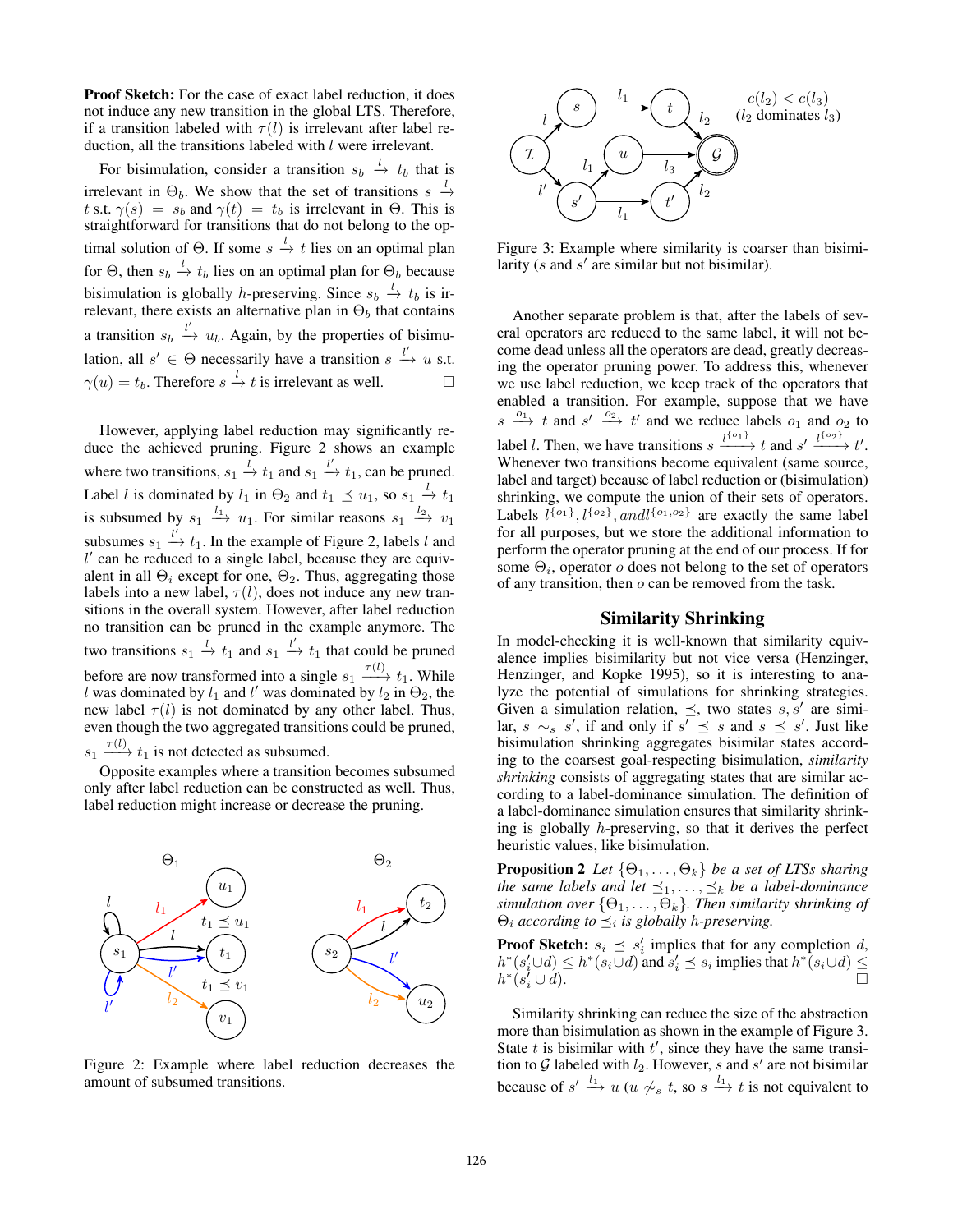$s' \stackrel{l_1}{\longrightarrow} u$ ). On the other hand,  $u \preceq t \sim_s t'$  so s is similar with  $s'$  and they are aggregated by similarity shrinking. Bisimilarity implies similarity so similarity shrinking is at least as good as bisimulation but not vice versa.

Also, the label dominance relation can be used for exact label reduction. Whenever two labels  $l$  and  $l'$  dominate each other in all but one LTS, we say that they are *combinable*. In fact, any pair of combinable labels satisfies the criteria of exact label reduction after applying similarity shrinking in every  $\Theta_i$  in which they are not equivalent.

The relation of bisimulation and similarity shrinking has a close relationship with subsumed transition pruning.

Proposition 3 *Let* Θ *be an LTS without any subsumed transition and without any pair of combinable labels. Then similarity and bisimulation shrinking of* Θ *are equivalent.*

**Proof:** Suppose the opposite. Then, there are two states  $s$ and s' in  $\Theta$  such that they are similar, s  $\sim_s$  s', but not bisimilar,  $s \nsim b s'$ . Since  $s \nsim b s'$ , one of them, say s, has a transition  $s \stackrel{l}{\rightarrow} t$  such that there is no transition  $s' \stackrel{l}{\rightarrow} t'$ for any  $t' \sim_b t$ . But, as  $s \preceq s'$ , s' has a transition  $s' \stackrel{l'}{\rightarrow} t'$ such that  $t \preceq t'$  and l' dominates l in all other LTSs. Then, as  $s' \preceq s$ , s has a transition  $s \stackrel{l''}{\longrightarrow} t''$  such that  $t' \preceq t''$  and  $l''$ dominates  $l'$ .  $l'' \neq l$  since otherwise l and l' are combinable. Since a simulation relation is transitive,  $t \le t''$ . Thus,  $s \stackrel{l}{\rightarrow} t$ is subsumed by  $s \stackrel{l''}{\longrightarrow} t''$ . В последните последните под извести в последните се при в село в село во село во село во село во село во сел<br>Село во село во село во село во село во село во село во село во село во село во село во село во село во село в

Thus, the difference between similarity and bisimulation can be attributed to subsumed transitions and the simultaneous computation of label dominance and the simulation relations, whereas label reduction and bisimulation are independent processes. However, unlike bisimulation, it is not always safe to apply irrelevance pruning after similarity shrinking. For using the same proof as for Proposition 1, we require that all the labels  $l, l'$  such that they dominate each other in all  $\Theta_i$  except one are reduced to the same label. Thus, we apply similarity shrinking and reduce all the labels that dominate each other in all but one LTS. However, this is not always possible. For example, suppose that there are labels  $l_1$ ,  $l_2$ , and  $l_3$  such that  $l_1$  and  $l_2$  dominate each other in all LTSs except  $\Theta_1$  and  $l_2$  and  $l_3$  dominate each other in all LTSs except  $\Theta_2$  but reducing the three labels,  $l_1$ ,  $l_2$ , and  $l_3$ to a single label is not exact. Thus, we only apply similarity shrinking whenever all combinable labels can be reduced.

#### Incremental Computation

In this paper we have devised two different applications for label-dominance simulations in M&S: pruning transitions and performing shrinking. Algorithm 1 shows the pseudocode of the M&S algorithm using label-dominance simulations, with the new parts highlighted in red.

In order to perform subsumed transition pruning and/or similarity shrinking at each step, the label-dominance simulation has to be recomputed at every iteration of the algorithm. As computing the label-dominance simulation is computationally expensive, this might become a bottleneck for the overall algorithm. Instead of recomputing it from

### Algorithm 1: M&S + Label-Dominance Simulations

```
1 A \leftarrow AtomicAbstractions();2 SIM \leftarrow ComputeLDSimulation(\mathcal{A});3 while not done do
4 a<sub>1</sub>, a_2 \leftarrow SelectMerge(\mathcal{A});\mathfrak{s} \quad | \quad a' \leftarrow a_1 \otimes a_2;6 a' \leftarrow PruneUnreachableDeadEnd(a');\mathcal{A}, a' \leftarrow LabelReduction + Bisimulation(\mathcal{A}, a');
\textit{s} \quad \textit{SIM} \leftarrow \textit{IncrementalLDSimulation(SIM}, a');\quad \  \  \, \cdot \quad \  \  \, \cdot \quad \  \  \, \cdot \quad \  \  \, \cdot \quad \  \  \, \cdot \quad \  \  \, \cdot \quad \  \  \, \cdot \quad \  \  \, \cdot \quad \  \  \, \cdot \quad \  \  \, \cdot \quad \  \  \, \cdot \quad \  \  \, \cdot \quad \  \  \, \cdot \quad \  \  \, \cdot \quad \  \  \, \cdot \quad \  \  \, \cdot \quad \  \  \, \cdot \quad \  \  \, \cdot \quad \  \  \, \cdot \quad \  \  \, \cdot \quad \  \  \, \cdot \quad \  \  \, \cdot10 a' \leftarrow ShrinkSimilarity(a', SIM);\begin{array}{c|c} \mathbf{11} & A = (\mathcal{A} \setminus \{a_1, a_2\}) \cup \{a'\}; \end{array}12 SIM \leftarrow ComputeLDSimulation(\mathcal{A});13 A \leftarrow PruneSubsumed Transitions(A, SIM);14 \mathcal{O}' \leftarrow RemoveSubsumedOps(\mathcal{O}, \mathcal{A});
```

```
15 return \mathcal{O}', \mathcal{A}, SIM;
```
scratch at every step of the algorithm, we apply an incremental computation of the simulation relation. To efficiently compute such an approximation of the label dominance relation in an incremental fashion, we retain the simulation relations of all previous LTSs unchanged, avoiding to recompute the coarser simulation except for the new LTS,  $a'$ . Also, instead of computing the simulation for new LTS  $a'$  from scratch, we check for which states  $s$  and  $t$  we already know that  $s \preceq_{a'} t$ . That is the case for all states  $s = (s_1 \otimes s_2)$ and  $t = (t_1 \otimes t_2)$  for which it holds that  $s_1 \preceq_{a_1} t_1$  and  $s_2 \preceq_{a_2} t_2$ . We can skip checking these pairs, as we already know that the simulation relation holds; for all other pairs however we have to follow the same approach as before. By this incremental computation we lose the guarantee of having the coarsest label-dominance simulation, but the advantage in terms of runtime clearly outperforms this rather small loss in precision. At the end we recompute the coarsest labeldominance simulation from scratch, in order to increase the dominance pruning and find more irrelevant operators.

The algorithm finishes whenever the abstraction sizes are larger than the established bounds. Then, it returns the set of relevant operators to be used in the search, as well as the current label-dominance simulation, and the set of current abstractions, which can be used to construct the dominance relation or an M&S heuristic, respectively.

Different variants of the algorithm are possible, as we explore in our experiments. For example, label reduction and exact shrinking may reduce the size of the abstractions, speeding up the algorithm and allowing more merges within the imposed size limit, but they can also (slightly) reduce the number of operators pruned. Also, if irrelevance pruning is only done at the end, the additional overhead of computing simulations at every step can be avoided.

### Experiments

We perform two different experiments to measure the impact of subsumed transition pruning and similarity shrinking. First, we evaluate how they improve current M&S methods. Then, we use them for pruning irrelevant operators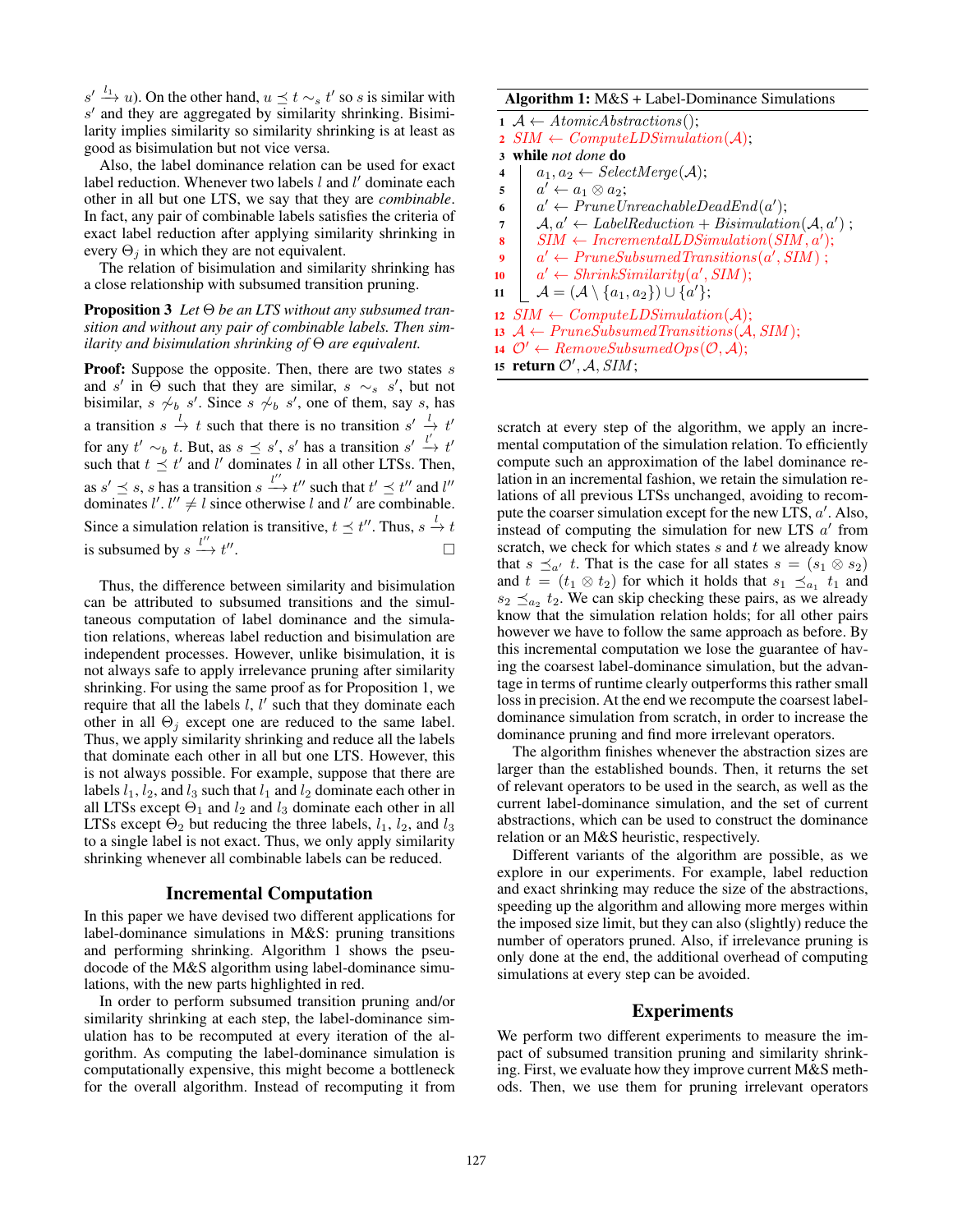and compare our approach against other irrelevance pruning techniques. Our techniques are implemented in Fast Downward (FD) (Helmert 2006). We ran all optimal-track STRIPS planning instances from the international planning competitions (IPC'98 – IPC'14). All experiments were conducted on a cluster of 2.20 GHz Intel Xeon E5-2660 machines, with time (memory) cut-offs of 30 minutes (4 GB).

We use the same configuration used in previous work for deriving simulation relations (Torralba and Hoffmann 2015). We run M&S with the DFP merge strategy (Sievers, Wehrle, and Helmert 2014) and a limit of 100,000 transitions and 300 seconds. As we have seen in this paper, the interaction of irrelevance pruning and label reduction or shrinking is not always positive. We tried different variations of Algorithm 1 disabling shrinking and/or the incremental computation of label-dominance simulations. We report the results of two configurations:  $P<sup>i</sup>$  disables the shrinking of lines 7 and 10 in order to maximize the pruning achieved.  $P<sup>b</sup>$  disables lines 8 and 9, avoiding the additional overhead of computing intermediate simulations. These configurations obtained the best results, though they are not far from other configurations.

# M&S Heuristics

To evaluate the effect of subsumed transition pruning and similarity shrinking if used to derive admissible heuristics, we compare the baseline M&S heuristic against one initialized with the set of abstractions after irrelevance pruning/similarity shrinking. As shrinking strategy we use M&S with bisimulation and a limit of 100,000 states.

Similarity shrinking does not have any impact in most domains, except Parcprinter and Woodworking. As suggested by Proposition 3, it behaves as bisimulation except in domains with a huge number of subsumed transitions. Overall, the overhead of computing label-dominance simulations does not pay off and coverage slightly decreases with respect to the baseline. On the other hand, M&S with subsumed transition pruning,  $P^i$ , derives better heuristics increasing coverage by 8 problems. Using irrelevance pruning has mostly a positive impact on the number of expanded nodes and the planning time, as shown in Figure 4.

### Operator Pruning Power

In this section, we evaluate the ability of M&S with subsumed transition pruning to eliminate operators from the planning task and how this improves the performance of



Figure 4: Subsumed transition pruning in M&S heuristics.

state-of-the-art cost-optimal planners. We run  $A^*$  with LMcut (Helmert and Domshlak 2009) with/without dominance pruning using the same simulation relations. In order to show how irrelevant operator pruning can be beneficial for other kind of planners, we run symbolic bidirectional brute-force search with the latest enhancements on symbolic search planning (Kissmann and Edelkamp 2011; Torralba, Edelkamp, and Kissmann 2013; Torralba and Alcázar 2013).

We also compare our results with the  $h^2$ -based preprocessor that prunes operators that are inconsistent with the state invariants (Alcázar and Torralba 2015). Since the pruning power of both techniques is complementary, we also combine them. In this case, we first apply the  $h^2$  preprocessing stage and then run our simulation algorithm on the result.

Table 1 shows the percentage of pruned operators compared to the baseline (FD preprocessor), computed as the sum of pruned operators divided by the sum of total operators in all problems where the six preprocess configurations ended successfully. This gives more weight to larger instances, since they are less biased, for example, when pruning is only obtained if M&S constructs the entire state space and gets the perfect heuristic. We exclude domains with less than 5% pruning and unchanged coverage.

Overall,  $P<sup>i</sup>$  obtains most pruning, with a geometric mean of 32% of the operators. However, the pruning power may vary a lot for different domains, pruning up to 90% of the operators (e. g., in Trucks). Unsurprisingly, more pruning is achieved in domains where dominance pruning worked best, such as logistics-like domains, Parcprinter or Woodworking. Our pruning is clearly orthogonal with  $h^2$ -based pruning, getting the best results when combining both techniques. The preprocess successfully finishes for most instances in the reach for optimal planners, except for a few exceptions.

Despite the time-consuming preprocessing stage, removing operators from the planning task is clearly effective to improve coverage across different planners. Even though coverage decreases in a few domains (mostly due to failures in the preprocess), total coverage is improved in all planners. Again, there is a synergy with  $h^2$ . The improvement of irrelevance pruning is reduced when the same simulation relations are used for dominance pruning, though it still improves coverage in several domains. Moreover, the method successfully improves symbolic planning as well, where it is not easy to implement dominance pruning efficiently.

# Comparison Against Irrelevance Pruning Methods

A very related technique is path relevance analysis, which compares paths in the domain transition graphs (DTGs) that can be replaced by other paths. Replaceable paths are irrelevant and actions that only appear in such paths are irrelevant too. The connection with our approach is immediate, substituting path replaceability for subsumed transitions. The initial method proposed by Scholz (2004) has exponential complexity in the size of the planning task. Based on a previous adaptation of Scholz's method (Jonsson 2007), Haslum, Helmert, and Jonsson (2013) proposed a tractable approximation that we call HHJ. Since we are interested in tractable methods, we focus our comparison on the HHJ method.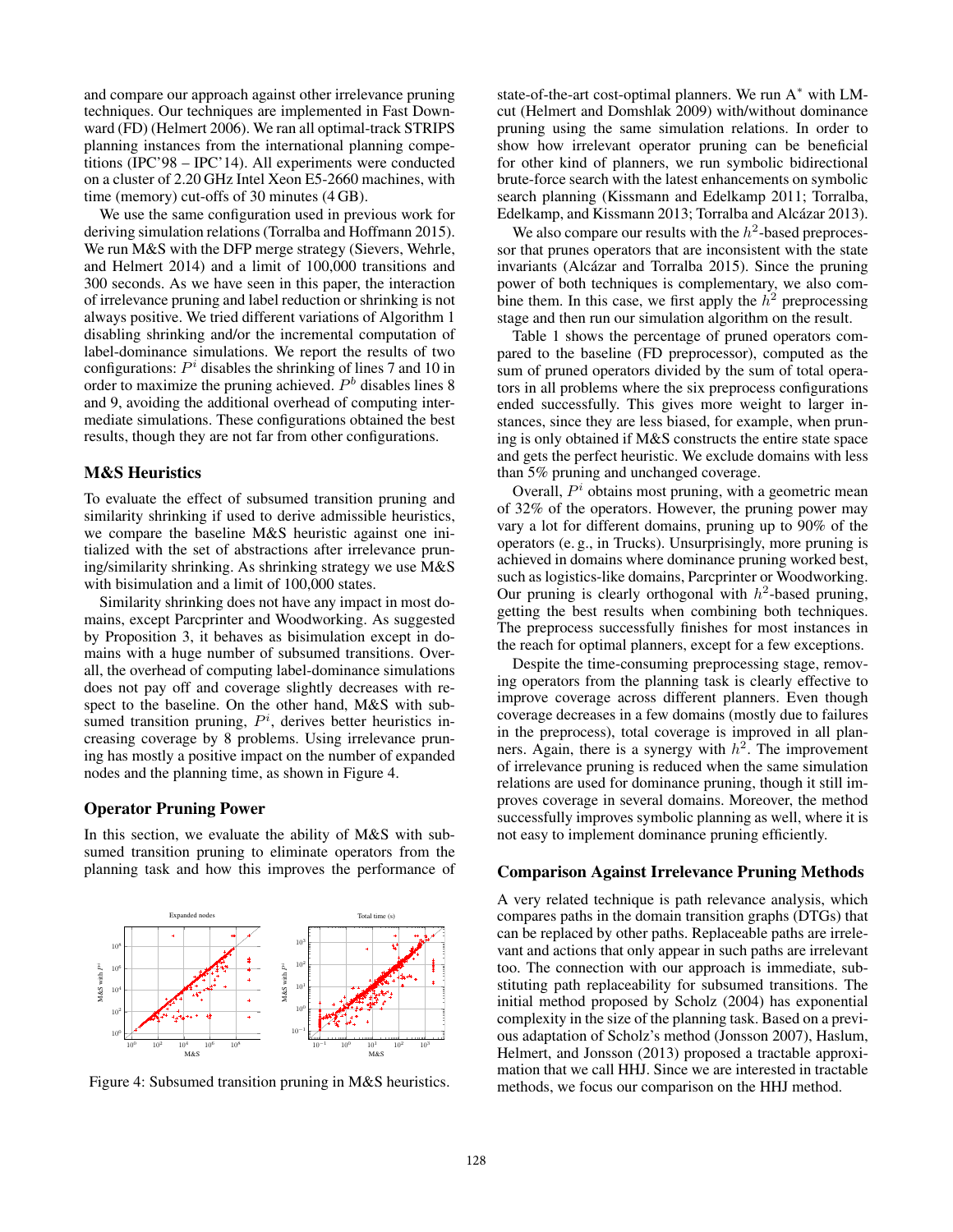|              |      |          | Preprocess | % Pruned operators |                  |                 |                | $A^*$ + LM-Cut |                |             |                  |                   | $A^*$ + LM-Cut + Dominance pruning |                  |                |             |                 | Sym-Bidir        |                  |              |                |                  |              |
|--------------|------|----------|------------|--------------------|------------------|-----------------|----------------|----------------|----------------|-------------|------------------|-------------------|------------------------------------|------------------|----------------|-------------|-----------------|------------------|------------------|--------------|----------------|------------------|--------------|
| Domain       | #    | #P       | max        |                    |                  |                 | h <sup>2</sup> |                |                |             |                  |                   | $h^2$                              |                  |                |             |                 |                  | $h^2$            |              |                | $h^2$            |              |
|              |      |          | time(s)    | $P^b$              | $P^i$            |                 | $\mathbb{P}^b$ | $P^i$          |                | $P^b$       | $P^i$            |                   | $\mathbb{P}^b$                     | $P^i$            |                | $P^b$       | $P^i$           |                  | $P^b$            | $P^i$        |                | $P^b$            | $P^i$        |
| Airport      | 50   | 29       | 1473.94    | 10                 | 13               | 76              | 76             | 76             | 28             | $^{-1}$     | $\overline{0}$   | $+1$              | $+1$                               | $\overline{0}$   | 27             | $\bf{o}$    | $+1$            | $^{+2}$          | $+1$             | $^{-1}$      | 25             | $\cdot$ 2        | $^{-2}$      |
| Barman11     | 20   | 20       | 384.19     | 1                  | 1                | 13              | 14             | 14             | 4              | 0           | 0                | $\bf{0}$          | 0                                  | 0                | 4              | 0           | 0               | 0                | $\bf{0}$         | $\bf{0}$     | 10             |                  | $^{-1}$      |
| Barman14     | 14   | 14       | 371.66     | 1                  | 1                | 12              | 13             | 14             | $\Omega$       | $\Omega$    | 0                | $\Omega$          | $\Omega$                           | 0                | 0              | 0           | 0               | n                | $\bf{0}$         | 0            | 6              | 0                | $\bf{0}$     |
| Child14      | 20   | 20       | 420.13     | $\mathbf{0}$       | 10               | $\theta$        | $\theta$       | 10             | $\overline{0}$ |             | 0                | $\Omega$          | n                                  | 0                | 0              | O           | 0               |                  | $\bf{0}$         | n            | $\overline{4}$ | n                | $\bf{0}$     |
| Depots       | 22   | 22       | 491.95     | 3                  | $\overline{2}$   | 21              | 21             | 21             | 7              | $\Omega$    | $\bf{O}$         | $\Omega$          | $\Omega$                           | $\bf{0}$         |                | 0           | 0               | $\Omega$         | $\bf{0}$         | 0            |                | 0                | $\bf{0}$     |
| Floortile11  | 20   | 20       | 199.00     | 27                 | 28               | 38              | 38             | 38             | 7              | $^{+1}$     | $+1$             |                   |                                    |                  | 8              | 0           | 0               |                  |                  |              | 14             | n                | $\bf o$      |
| Floortile14  | 20   |          | 82.77      | 27                 | 28               | 38              | 38             | 38             | 6              | $+2$        |                  | $+7$              | $+7$                               | $+7$             | 8              | O           |                 | $^{+6}$          | $+6$             | $^{+6}$      | 20             | n                | $\bf{0}$     |
|              | 20   | 19<br>20 | 187.73     | 28                 | 11               | $\theta$        | 28             | 11             | 7              | $\bf{0}$    | $+2$<br>$+1$     | $+11$<br>$\bf{0}$ | $+11$<br>$\bf{O}$                  | $+11$            | 14             | 0           | $\bf o$<br>$-6$ | $+9$<br>$\Omega$ | $+9$<br>$\bf{0}$ | $+9$<br>$-6$ | 20             | n                | $\bf{0}$     |
| Gripper      |      |          |            |                    | 37               |                 |                | 37             |                |             |                  |                   |                                    | $+1$             |                |             |                 |                  |                  |              |                | Ò                | $\bf{0}$     |
| Hiking14     | 20   | 20       | 127.44     | $\theta$           |                  | $\mathbf{0}$    | $\Omega$       |                | 9              | $\bf{0}$    | $\bf{0}$         | $\bf{0}$          | $\bf{0}$                           | $\bf{O}$         | 9              | 0           | $+2$            | n                | $\bf{0}$         | $+2$         | 15             |                  |              |
| Logistics00  | 28   | 27       | 234.14     | 61                 | 67               | $\mathbf{0}$    | 60             | 67             | 20             | $^{\rm +1}$ | $+1$             | $\bf{0}$          | $+1$                               | $+1$             | 20             | $+1$        | $+1$            |                  | $+1$             | $+1$         | 18             | $^{+4}$          | $^{+4}$      |
| Logistics98  | 35   | 29       | 1698.06    | 37                 | 42               | $\overline{0}$  | 37             | 42             | 6              | $\Omega$    | $\bf{0}$         | $\Omega$          | $\Omega$                           | $\bf{O}$         | 6              | $\Omega$    | $\Omega$        | ი                | $\bf{0}$         | $\Omega$     | 5              | $^{\rm +1}$      | $+1$         |
| Maintenance  | 5    | 5        | 39.35      | 43                 | 76               | 16              | 54             | 76             | 5              | $\bf{0}$    | $\bf{0}$         | $\Omega$          | $\bf{0}$                           | $\bf{0}$         | 5              | $\bf o$     | 0               | n                | $\bf{0}$         | $\bf o$      | 5              | 0                | $\bf{0}$     |
| Miconic      | 150  | 150      | 1249.61    | 34                 | 58               | $\theta$        | 34             | 58             | 141            | $^{\rm +1}$ | $+1$             | $\Omega$          | $+1$                               | $+1$             | 141            | $+1$        | $^{\rm +1}$     |                  | $+1$             | $+1$         | 114            |                  | $-3$         |
| Mprime       | 35   | 28       | 814.39     | $\theta$           | $\mathbf{0}$     | 10              | 10             | 10             | 22             | $\Omega$    | $\bf{0}$         | $^{\rm +1}$       | $+1$                               | $\bf{O}$         | 22             | 0           | $\bf o$         | $+1$             | $+1$             | 0            | 23             | 0                | $\bf{0}$     |
| Mystery      | 30   | 17       | 421.83     | $\theta$           | $\mathbf{0}$     | 30              | 30             | 30             | 17             | $\Omega$    | $^{-1}$          | $\bf{0}$          | $\bf{0}$                           | 0                | 17             | 0           | $^{-1}$         | $\Omega$         | $\bf o$          | 0            | 15             | 0                | $\bf o$      |
| NoMystery    | 20   | 20       | 498.77     | 13                 | 49               | 23              | 29             | 49             | 14             | $^{+4}$     | $+4$             | $\bf{O}$          | $+4$                               | $^{+4}$          | 20             | $\bf o$     | $^{-1}$         | n                | $\bf{0}$         | $\bf{0}$     | 14             | $+6$             | $+6$         |
| OpenStack08  | 30   | 30       | 452.35     | $\theta$           | $\theta$         | $\theta$        | $\theta$       | $\overline{0}$ | 21             | 0           | $\bf{0}$         | 0                 | $\bf{0}$                           | $\bf{0}$         | 21             | 0           | 0               |                  | $\bf{0}$         | $+1$         | 30             | $\bf{0}$         | $\bf{0}$     |
| OpenStack11  | 20   | 20       | 467.34     | $\theta$           | $\overline{0}$   | $\overline{0}$  | $\theta$       | $\overline{0}$ | 16             | $\bf{0}$    | $\bf{O}$         | $\bf{0}$          | $\bf{0}$                           | $\bf{0}$         | 16             | $\bf o$     | 0               | $\Omega$         | $\bf{0}$         | $+1$         | 20             | 0                | $\bf{0}$     |
| ParcPrint08  | 30   | 28       | 377.22     | 73                 | 78               | 71              | 80             | 80             | 18             | $^{\rm +6}$ | $+6$             | $^{+4}$           | $+6$                               | $+6$             | 18             | $+5$        | $+4$            | $^{+4}$          | $+5$             | $+6$         | 21             | $^{\rm +1}$      | $\bf o$      |
| ParcPrint11  | 20   | 20       | 372.92     | 72                 | 77               | 70              | 78             | 79             | 13             | $+6$        | $+6$             | $^{+4}$           | $+6$                               | $+6$             | 13             | $+5$        | $+4$            | $+4$             | $+5$             | $+6$         | 16             | $+1$             | $\bf o$      |
| Path-noneg   | 30   | 30       | 648.41     | 26                 | 38               | $\theta$        | 26             | 38             | 5              | $\Omega$    | $\bf{0}$         | $\Omega$          | $\Omega$                           | $\bf{0}$         | 5              | $\Omega$    | $\Omega$        | $\Omega$         | $\bf{0}$         | $\bf{0}$     | 5              | $+1$             | $+1$         |
| PegSol08     | 30   | 30       | 628.93     | $\overline{0}$     | 0                | 17              | 18             | 19             | 28             | $\Omega$    | $^{-1}$          | $\bf{0}$          | $\bf{0}$                           | $\bf{O}$         | 28             | 0           | $^{-1}$         | $-1$             | $^{-1}$          | $^{-1}$      | 29             | 0                | $\bf o$      |
| PegSol11     | 20   | 20       | 204.54     | $\overline{0}$     | $\theta$         | 5               | 5              | 5              | 18             | $\Omega$    | $^{-1}$          | 0                 | 0                                  | $^{-1}$          | 18             | 0           | 0               | $-1$             | $^{-1}$          | $^{-1}$      | 19             | 0                | $\bf{0}$     |
| PipesNoTank  | 50   | 44       | 1489.25    | $\Omega$           | $\overline{0}$   | 6               | 6              | 6              | 17             | $\Omega$    | $\bf{0}$         | $\Omega$          | $\bf{0}$                           | $\bf{0}$         | 17             | 0           | 0               | 0                | $\bf{O}$         | $\bf{0}$     | 16             | n                | $\bf{0}$     |
| PipesTank    | 50   | 37       | 728.48     | $\Omega$           | $\overline{0}$   | $\mathbf{2}$    | $\overline{2}$ | $\overline{2}$ | 12             | $^{-1}$     | $^{-1}$          | $\bf{0}$          | $^{-1}$                            | $^{-1}$          | 12             | $\bf{0}$    | $\bf{0}$        | n                | $\bf{O}$         | $\bf{O}$     | 17             | Ò                | $\bf{0}$     |
| Psr-small    | 50   | 50       | 1277.31    | $\overline{2}$     | 85               | $\Omega$        | $\overline{2}$ | 85             | 49             | $\bf{0}$    | $\bf{0}$         | $\bf{0}$          | $\bf{0}$                           | $\bf{0}$         | 49             | 0           | о               |                  | $\bf{0}$         | 0            | 50             | n                | $\bf o$      |
| Rovers       | 40   | 35       | 1072.91    | 57                 | 71               | $\Omega$        | 59             | 71             | $\overline{7}$ | $+2$        | $+3$             | $\Omega$          | $+2$                               | $+2$             | 9              | $\Omega$    | $^{\rm +1}$     | 0                | $\bf{0}$         | $+1$         | 14             | $^{\rm +1}$      | $+1$         |
| Satellite    | 36   | 23       | 1243.97    | 34                 | 50               | $\Omega$        | 37             | 50             | $\overline{7}$ | $+1$        | $+2$             | $\Omega$          | $+1$                               | $+2$             | 10             | $^{\rm +1}$ | $^{-1}$         |                  | - 1              | $-1$         | 10             | $\Omega$         | $\bf{0}$     |
| Scanalyzer08 | 30   | 23       | 662.20     | 1                  | 1                | 16              | 16             | 16             | 15             | $^{-2}$     | $^{-3}$          | $\Omega$          | $^{-2}$                            | $^{-2}$          | 14             | $-1$        | $^{-3}$         | $\Omega$         | $^{-1}$          | $-1$         | 12             | n                | $\bf{0}$     |
| Scanalyzer11 | 20   | 15       | 687.03     | $\overline{0}$     | $\boldsymbol{0}$ | 23              | 23             | 23             | 12             | $-2$        | $-3$             | $\Omega$          | $^{-2}$                            | $^{-2}$          | 11             | $-1$        | $^{-2}$         | $\Omega$         | $^{-1}$          | $^{-1}$      | 9              | ი                | $\bf o$      |
| Sokoban08    | 30   | 30       | 782.38     |                    | 8                | 23              | 23             | 23             | 29             | $\Omega$    | $\bf{0}$         | O                 | $\bf{0}$                           | $\bf{0}$         | 28             | $+1$        | $+1$            | $+1$             | $+1$             | $+1$         | 26             | n                | 0            |
| Sokoban11    | 20   | 20       | 830.79     | 8                  | 9                | $^{27}$         | 27             | 27             | 20             | $\bf{0}$    | $\bf{O}$         | O                 | $\bf{0}$                           | $\bf{0}$         | 20             | $\Omega$    | $\Omega$        | $\bf{0}$         | $\bf{0}$         | $\bf{0}$     | 20             |                  | $\bf{0}$     |
| Tetris       | 17   | 11       | 1579.70    | 0                  | 18               | 91              | 91             | 91             | 6              | $^{-2}$     | $^{-2}$          | $^{\rm +3}$       | $+2$                               | $+3$             | 4              | 0           | $+1$            | $+4$             | $+3$             | $^{+4}$      | q              |                  | $\bf{0}$     |
| Tidybot11    | 20   | 13       | 549.50     | $\overline{0}$     | $\theta$         | 73              | 73             | 73             | 14             | $^{-1}$     | $^{-1}$          | $^{+3}$           | $+2$                               | $+3$             | 12             | 0           | $^{-1}$         | $+5$             | $+5$             | $+5$         | 16             | o                | $^{-1}$      |
| Tidybot14    | 20   | 3        | 568.73     | $\theta$           | $\theta$         | 48              | 48             | 48             | 9              | $-6$        | $-6$             | $+4$              | $+3$                               | $+3$             | $\overline{2}$ | 0           | $\bf{O}$        | $+7$             | $+7$             | $^{+9}$      | 11             |                  | $^{-2}$      |
| <b>TPP</b>   | 30   | 25       | 919.25     | 43                 | 25               | 56              | 60             | 61             | 6              | $\Omega$    | $+1$             | 0                 | $\bf{0}$                           | $+1$             | 7              | 0           | $\Omega$        | 0                | 0                | $\Omega$     | 8              | 0                | $\bf{0}$     |
| Transport08  | 30   | 30       | 541.17     | $\overline{0}$     | $\boldsymbol{0}$ | $\mathbf{0}$    | $\Omega$       | $\mathbf{0}$   | 11             | $\Omega$    | $\bf{0}$         | $\Omega$          | $\bf{0}$                           | $\bf{0}$         | $^{11}$        | O           | 0               |                  | $\bf{0}$         | 0            | 14             | ſ                | $-1$         |
| Transport14  | 20   | 20       | 354.97     | $\theta$           | $\overline{0}$   | $\Omega$        | $\Omega$       | $\overline{0}$ | 6              | 0           | $\bf{O}$         | $\Omega$          | $\Omega$                           | $\bf{0}$         | 6              | O           | 0               |                  | $\bf{0}$         | $\bf o$      | 8              | $^{\rm +1}$      | $+1$         |
| Trucks       | 30   | 22       | 812.52     | 65                 | 90               | 38              | 67             | 90             | 10             | O           | $+1$             | 0                 | O                                  | $+1$             | 10             | 0           | $^{\rm +1}$     |                  | $\bf{0}$         | $+1$         | 12             | n                | $+1$         |
| VisitAll11   | 20   | 20       | 1723.16    | 3                  | 6                | $\theta$        | 3              | 6              | 10             | $\Omega$    | $\bf{0}$         | $\Omega$          | $\Omega$                           | 0                | 11             | $\Omega$    | 0               | n                | $\bf{0}$         | 0            | 12             | n                | $\bf{0}$     |
| Woodwork08   | 30   | 30       | 486.19     | 65                 | 85               | 50              | 74             | 88             | 17             | $+8$        | $+11$            | $+5$              | $+10$                              | $+11$            | 24             | $+3$        | $^{+4}$         |                  | $+5$             | $+5$         | 27             | $+2$             | $+2$         |
| Woodwork11   | 20   | 20       | 467.72     | 63                 | 89               | 51              | 73             | 88             | 12             | $+7$        |                  | $+3$              |                                    |                  | 17             | $+2$        | $+3$            | $^{+4}$<br>$+3$  | $+3$             |              | 19             |                  | $+1$         |
| Zenotravel   | 20   | 18       | 901.85     | 42                 | 43               | $\overline{0}$  | 42             | 43             | 13             | $\bf{0}$    | $+8$<br>$\bf{0}$ | $\bf{O}$          | $+7$<br>$\bf{0}$                   | $+8$<br>$\bf{O}$ | 13             | $\bf{0}$    | $\bf{0}$        | 0                | 0                | $+3$<br>0    | 10             | $+1$<br>$\bf{0}$ | $\bf{0}$     |
|              | 340  |          |            |                    | $\overline{<5}$  | $\overline{<5}$ |                |                | 139            | $\Omega$    | $\Omega$         | $\Omega$          | $\Omega$                           | $\Omega$         | 139            | $\Omega$    | $\overline{0}$  | $\Omega$         | $\Omega$         |              |                | $\Omega$         | $\mathbf{0}$ |
| Others       |      | 336      |            | < 5                |                  |                 | < 5            | < 5            |                |             |                  |                   |                                    |                  |                |             |                 |                  |                  | $\mathbf{0}$ | 189            |                  | $+8$         |
| Total        | 1612 | 1463     |            | 20                 | 32               | 23              | 33             | 42             | 833            | $+24$       | $+29$            | $+46$             | $+60$                              | $+65$            | 853            | $+17$       | $+8$            | $+47$            | $+48$            | $+50$        | 964            | $+13$            |              |

Table 1: Operator pruning with M&S and simulation. Number of tasks completed by all preprocess (#P) and maximum preprocess time. Percentage of pruned operators over instances successfully preprocessed by all configurations and relative coverage. There are six different sets of operators, depending on whether  $h^2$  is used and the type of irrelevance pruning,  $P^i$ ,  $P^b$ , or none.

|             |      | <b>Operators</b> | $LM$ -Cut |         |            |  |  |  |  |
|-------------|------|------------------|-----------|---------|------------|--|--|--|--|
| Domain      |      | <b>HHJ</b>       |           | $P^{i}$ | <b>HHJ</b> |  |  |  |  |
| Blocksworld | 0.01 | 0.81             | 28        | 28      | 35         |  |  |  |  |
| Driverlog   | 0.05 | 0.05             | 13        | 13      | 14         |  |  |  |  |
| Logistics00 | 0.65 | 0.52             | 20        | 21      | 21         |  |  |  |  |
| Logistics98 | 0.38 | 0.09             | 6         | 6       |            |  |  |  |  |
| Miconic     | 0.58 | 0.57             | 141       | 142     | 142        |  |  |  |  |
| Total       |      |                  | 208       | 210     | 218        |  |  |  |  |

Table 2: Comparison against path-relevance analysis.

Relevance-path analysis is more general in the sense that it considers path instead of transition subsumption. However, even if paths are not explicitly considered, simulation relations implicitly consider paths to the goal. On the other hand, our technique works in an arbitrary set of M&S abstractions, instead of being formulated in terms of the DTGs of the problem variables, which is similar to being restricted to atomic abstractions. The main limitation of the HHJ method is that it is specialized for unary domains and, although a generalization to non-unary domains is possible, it is a challenging task. Their path subsumption is based on comparing the preconditions of the operators in the path, but not the effects. This is solved by our label dominance relation, which is able to compare labels in non-unary domains.

Table 2 compares both techniques in the four unary domains that are supported by HHJ: Miconic, Logistics, Driverlog and Blocksworld. Even though unary domains might be favorable for HHJ,  $P<sup>b</sup>$  has similar performance in terms of operator pruning and coverage, except in Blocksworld. However, it is worth noticing that HHJ uses a different (unary) formulation of Blocksworld.

### **Conclusions**

Merge-and-shrink, commonly used to derive admissible abstraction heuristics, can also be used to transform planning tasks in different contexts. In this paper, we tailored M&S to remove irrelevant operators from the task prior to the search.

We presented subsumed transition pruning, a new operation for the M&S framework that uses label-dominance simulations to prune irrelevant transitions from abstract state spaces. We proved that irrelevance pruning can be combined with other M&S operations such as *exact* label reduction